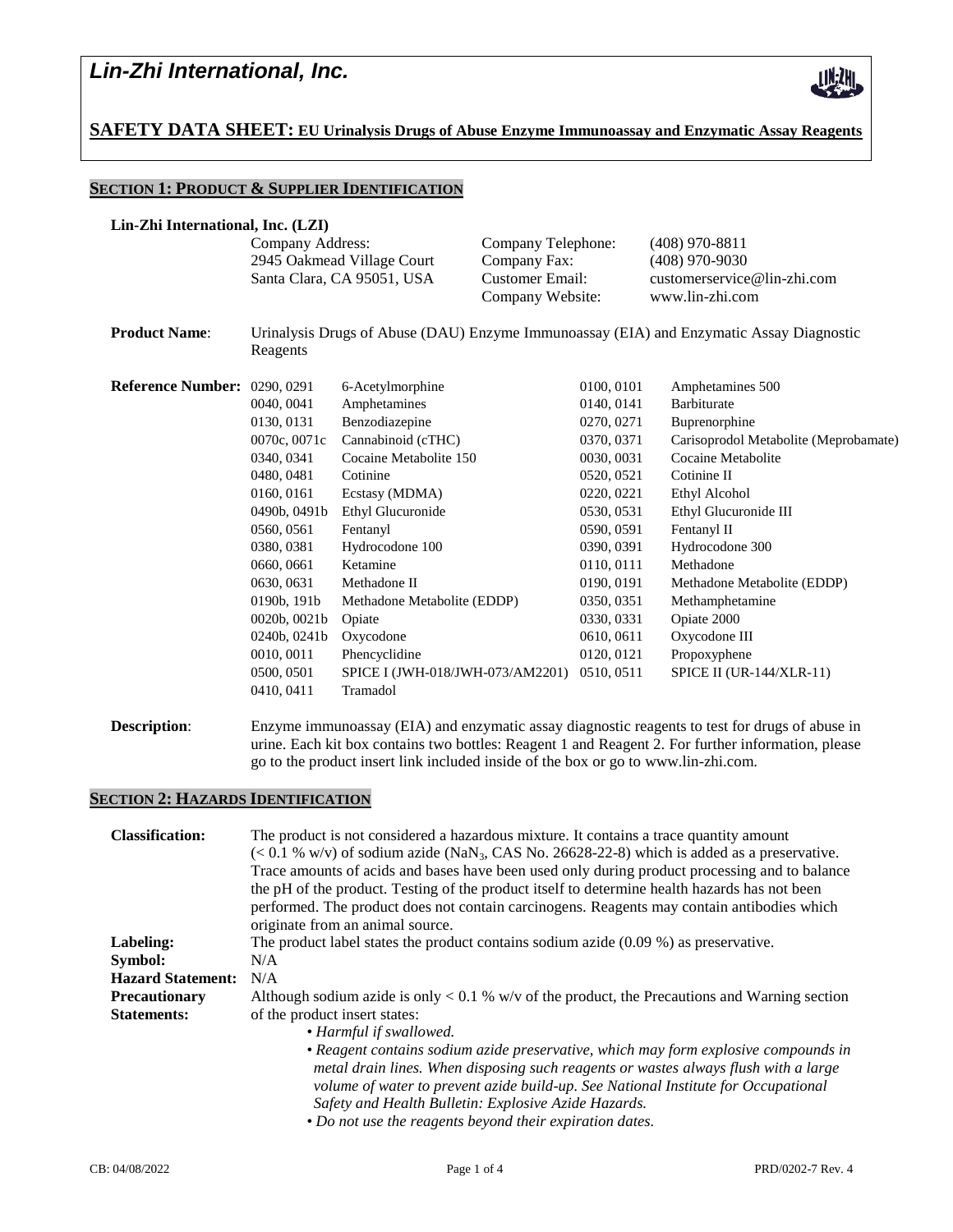

# **SAFETY DATA SHEET: EU Urinalysis Drugs of Abuse Enzyme Immunoassay and Enzymatic Assay Reagents**

## **SECTION 3: COMPOSITION/INFORMATION ON INGREDIENTS**

There is no hazardous ingredient present in the product which is above its appropriate cutoff levels according to the Globally Harmonized System (GHS). The cutoff level for ingredients causing respiratory/skin sensitization, reproductive toxicity, carcinogenicity, and category 1 mutagenicity is  $\geq 0.1$  %. The cutoff level for all other hazard classes is  $\geq 1$  %. Therefore no components need to be disclosed according to the applicable regulations.

### **SECTION 4: FIRST AID MEASURES**

**Potential Routes of Exposure**: Skin contact, eye contact, and accidental ingestion. Inhalation is highly unlikely. **Skin contact:** Wash affected area thoroughly with soap and water. Remove contaminated clothing and shoes. **Eye contact:** Flush with plenty of water for at least 15 minutes. **Ingestion:** If swallowed, wash out mouth with water and drink plenty of water. *If adverse symptoms are experienced, contact a physician as a precautionary measure.* 

### **SECTION 5: FIRE FIGHTING MEASURES**

| Suitable Extinguishing Media:     | Typical media is suitable.                                           |
|-----------------------------------|----------------------------------------------------------------------|
| Unsuitable extinguishing media:   | None are known.                                                      |
| Specific hazards in case of fire: | None are known.                                                      |
| Special protective equipment      | Use the typical equipment and precautions. There is a recommendation |
| and precaution for fire fighters: | to wear a self-contained breathing apparatus.                        |
|                                   |                                                                      |

## **SECTION 6: ACCIDENTAL RELEASE MEASURES**

- **Personal Precautions**: If the liquid product is spilled, take the proper precautions to minimize exposure to it by wearing the appropriate personal protective equipment (PPE).
- **Cleaning Methods**: Quarantine the spill area and minimize spreading of spilled liquid. Soak up the liquid with a suitable absorbent material such as a mat pad. Clean the spill area thoroughly with soap and water. When disposing of the product by means of plumbing, always flush with a large volume of water to prevent long-term sodium azide accumulation in the metal plumbing. Observe and obey federal, state, and local laws and ordinances regarding proper disposal practices.
- **Environmental Precautions**: Collect the spilled liquid, absorbent material, and rinse water into suitable containers for proper disposal in accordance with applicable waste disposal regulations. Prevent runoff into sewers, storm drains, surface waters, and soil.

### **SECTION 7: HANDLING AND STORAGE**

**Handling:** Wear PPE such as gloves, lab coats, and safety glasses as necessary. Avoid contact with eyes or skin. Storage: Keep the product tightly closed. Store at 2-8<sup>°</sup>C. Do not expose to extreme temperatures.

### **SECTION 8: EXPOSURE CONTROL/PERSONAL PROTECTION**

**Occupational Exposure Limits:** There are no established exposure limits for this product. *Personal Protective Equipment (PPE)* **Eye Protection**: Wear safety glasses with side shields. Have eye wash stations available as a precaution. **Skin Protection**: Wear lab coat over clothing and gloves.

**Respiratory Protection**: Inhalation is unlikely.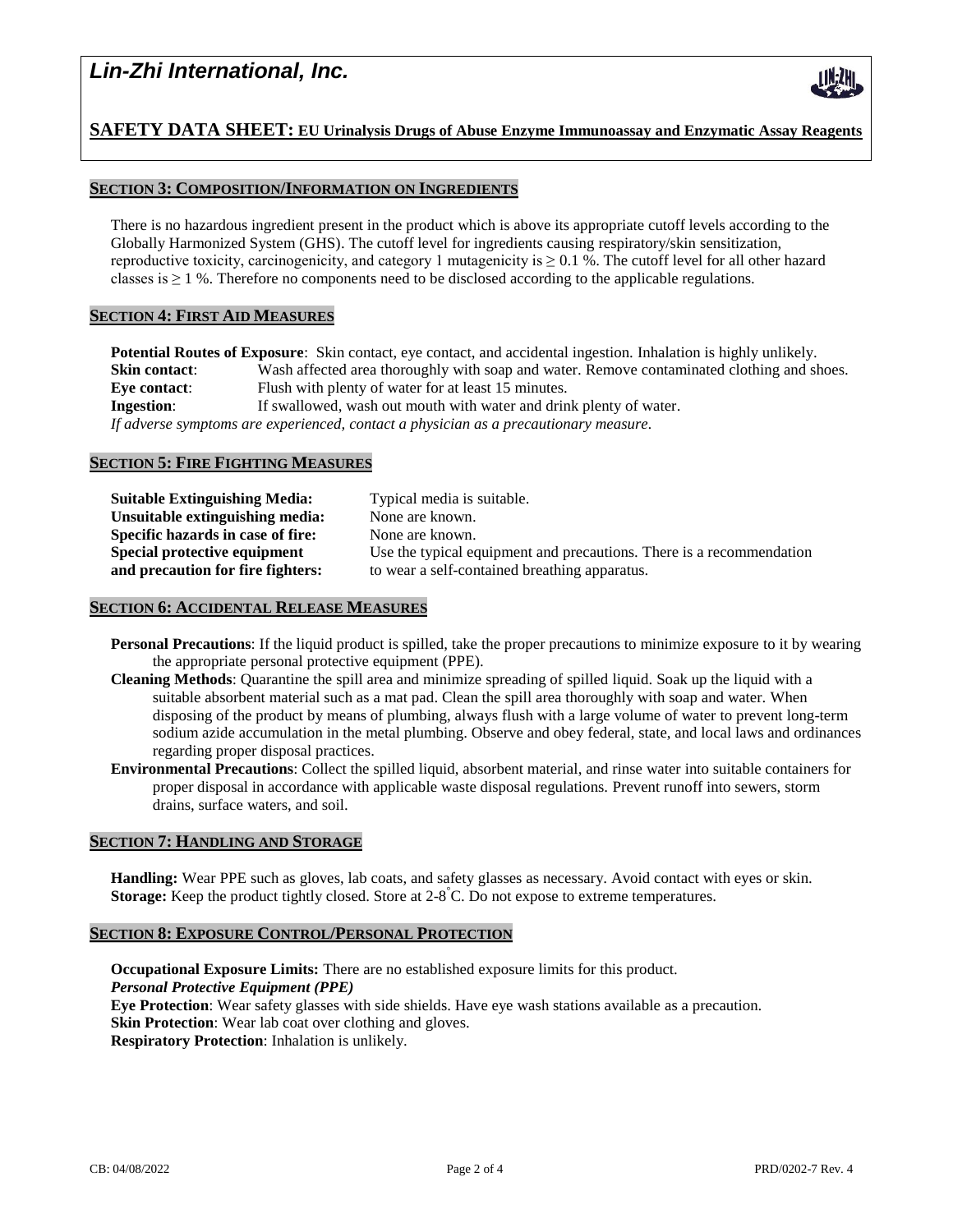

# **SAFETY DATA SHEET: EU Urinalysis Drugs of Abuse Enzyme Immunoassay and Enzymatic Assay Reagents**

## **SECTION 9: PHYSICAL AND CHEMICAL PROPERTIES**

**Physical state:** Liquid Liquid Liquid Liquid Liquid Liquid Liquid Liquid Liquid Liquid Liquid Liquid Liquid Liquid Liquid Liquid Liquid Liquid Liquid Liquid Liquid Liquid Liquid Liquid Liquid Liquid Liquid Liquid Liquid L *Appearance:* Transparent Transparent Transparent Transparent Transparent Transparent *Odor* No odor No odor *pH:*  $\sim$  5.0  $\sim$  7.2 to 8.2 *Flammable Liquid:* No No No No No *Solubility:* Soluble in Water Soluble in Water *Specific Gravity:*  $\sim$ 1.0  $\sim$ 1.0

**Reagent 1 Reagent 2** 

## **SECTION 10: STABILITY AND REACTIVITY**

**Chemical Stability:** Stable under normal conditions of use.

**Possibility of hazardous reactions**: Although sodium azide is  $< 0.1\%$  w/v of the product, sodium azide build up may occur over time in metal plumbing if the product is not properly disposed, leading to explosive and shock sensitive components. An extra precaution is to schedule a routine assessment of the plumbing system. **Conditions to Avoid**: Sodium azide build up in metal plumbing may be avoided by flushing the product with a large volume of water when disposing of it. Additionally, introducing the reagent to acidic conditions below a pH of 4.8 should be avoided.

**Materials to Avoid**: None are known. **Hazardous Decomposition Products**: None are known.

### **SECTION 11: TOXICOLOGICAL INFORMATION**

**Skin (Irritancy and Acute Toxicity):** No data is available. **Eye (Irritancy and Acute Toxicity):** No data is available. **Ingestion:** No data is available. **Chronic Toxicity (Target Organ Effects):** No data is available. **Mutagenicity:** No data is available. **Inhalation:** No data is available. Low risk of inhalation.

## **SECTION 12: ECOLOGICAL INFORMATION**

**Persistence and Degradability:** No data is available. **Bio-accumulative potential:** No data is available. **Mobility:** No data is available. **Aquatic Toxicity**: No data is available.

### **SECTION 13: DISPOSAL CONSIDERATION**

The proper disposal method consists of running a large volume of water with the disposal of the product and/or product wastes in order to prevent sodium azide buildup in metal plumbing. Dispose of the product separately from other waste materials. Follow applicable local, state, and federal regulations for disposal, as some guidelines may require more precautionary measures for disposal of dilute sodium azide reagents, such as segregation of the waste products and treatment.